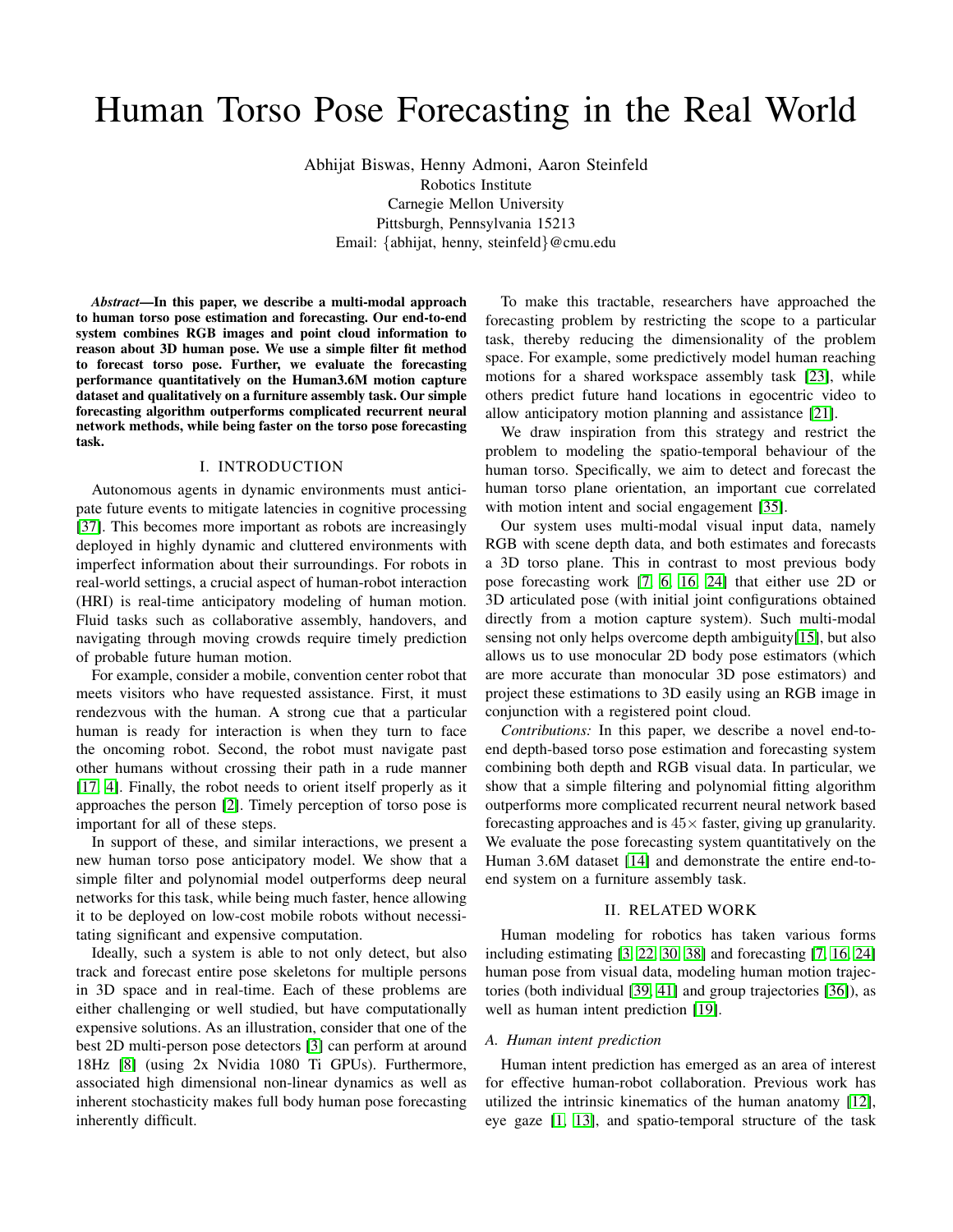

Fig. 1. Example input RGB image with overlayed with a 2D torso pose detection (left). Views of 3D pose extracted using the 2D detections (right). Points on the arm are shown for illustration, not included in torso pose calculations

<span id="page-1-0"></span>space [\[19\]](#page-4-14). These methods have used graphical models such as MDPs or CRFs to encode constraints and spatio-temporal relationships.

Anticipatory modeling of human navigation trajectories has also received interest for mobile social robotics. In [\[34\]](#page-5-7), the authors suggest the existence of biomechanical "turn indicators" of human motions that allow for human motion trajectory prediction. Maximal entropy inverse reinforcement learning approaches [\[18,](#page-4-18) [20,](#page-4-19) [41\]](#page-5-5) have also been used to forecast pedestrian trajectories.

## *B. Human pose estimation and motion modeling*

Human pose recovery from visual data is a challenging but incredibly useful task that has recently seen tremendous interest and success in the computer vision community. The focus has mostly been on joint keypoint localization using a single RGB camera in pixel space [\[22\]](#page-4-13) of a single individual [\[28,](#page-5-8) [31,](#page-5-9) [38\]](#page-5-3) and, more recently, multiple individuals [\[3,](#page-4-3) [5,](#page-4-20) [30\]](#page-5-2). The most successful models have employed graphical or neural network models trained on large datasets.

There has also been significant interest in 3D pose estimation from monocular images, despite the inherent depth ambiguity, that allows multiple plausible 3D pose hypotheses given a 2D pose estimate [\[15\]](#page-4-11). Several end-to-end models have been trained on this task that regress the individual skeletal keypoints [\[26,](#page-4-21) [27,](#page-5-10) [29,](#page-5-11) [32,](#page-5-12) [33,](#page-5-13) [40\]](#page-5-14). Even though these algorithms have the advantage of being able to work with inexpensive RGB cameras, these are single-person 3D pose estimators and, as such, suffer from depth ambiguity. In [\[25\]](#page-4-22) the authors show that "lifting" the pose from 2D to 3D gives a surprisingly low error rate, suggesting that most of the error in these methods lies in the visual analysis of body pose rather than reasoning about the 3D structure of the 2D scene.

With human pose estimation a well-studied problem with accurate, real-time solutions in specialized use cases, modeling of human motion has received considerable interest in the literature. The vision community has approached this from the standpoint of forecasting articulated human poses without considering the acquisition of the pose skeletons themselves. For example, [\[7,](#page-4-7) [16,](#page-4-9) [24\]](#page-4-10) all model and forecast human motion using recurrent neural networks. However, these methods do not model the global position of their subjects, instead choosing to focus on generating a continuation of observed human motion in a coordinate frame attached to the body. For forecasting, these works are the closest to ours and we have selected the best performing method for comparison [\[24\]](#page-4-10).

The graphics community also uses deep recurrent neural networks, primarily for character motion synthesis conditioned on human user input. For example, past work uses these methods to animate video game characters [\[9,](#page-4-23) [10,](#page-4-24) [11\]](#page-4-25). Even while generating realistic human motions, these methods fail to match ground truth human poses and suffer from discontinuity between the ground truth frames and first predicted frame.

In general, the intrinsic stochasticity of human motion does not allow for accurate forecasting of complete human poses over long horizons  $(> 1s)$  [\[24\]](#page-4-10). For the short horizon case, forecasts are more accurate but still suffer from unrealistic discontinuities at the beginning of the forecast. This is hypothesized to be due to the use of quantitative loss functions in training these models that penalize average error, without imposing temporal smoothness or anatomical constraints in the loss function. For this paper, we refer to short-term forecasting  $\left(\langle=400ms\right)$  as just "forecasting" unless otherwise stated.

# III. APPROACH

For a mobile robot's human perception system, we want the following characteristics:

- Real-time performance.
- A discriminative output signal that allows human attention/intent prediction.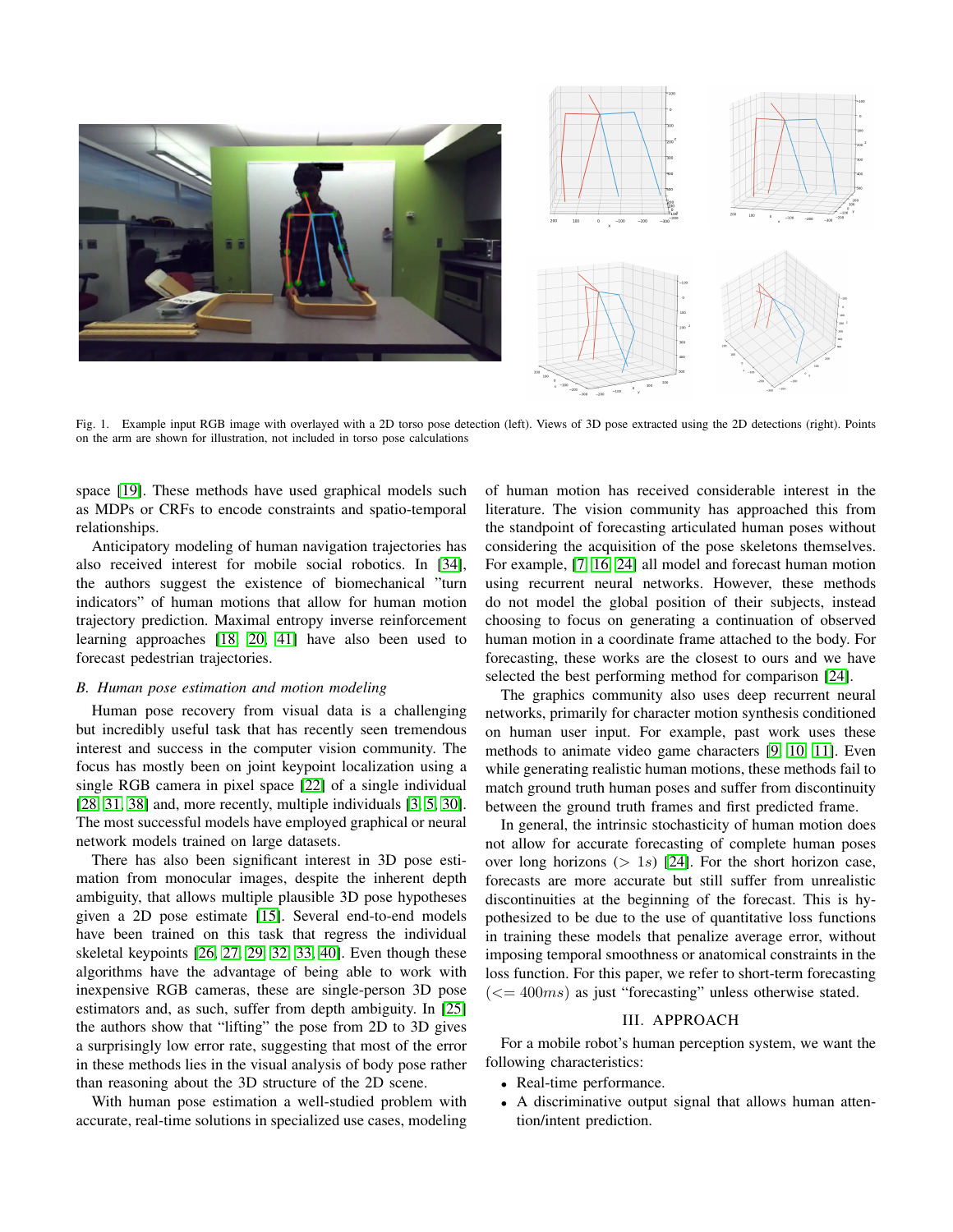## • A smooth temporal model of human pose.

The last is non-trivial since previous supervised methods, such as [\[7,](#page-4-7) [16,](#page-4-9) [24\]](#page-4-10), suffer from severe discontinuities at the beginning of the forecast, as shown in [\[24\]](#page-4-10).

Our end-to-end system comprises a torso pose detection/estimation module followed by a forecasting module. The design choices we make throughout our system are influenced by the aforementioned desiderata.

Our desired pose detection system is required to reason about the world in 3 dimensions and hence monocular RGB approaches are not reliable. To achieve this, we currently use an off-the-shelf 2D human pose detection system [\[3\]](#page-4-3) in conjunction with a stereo camera in a two-step process. The input to the 2D pose detector is an RGB image, which is used to obtain joint locations for humans in the scene. Once we know the 2D joint locations, these are projected onto a registered point cloud obtained by triangulation in a separate step, giving us 3D joint locations. This depth data can come either from an IR-based time of flight camera or a stereo camera. To avoid restricting our domain to indoor use only, we use a stereo camera, the [Stereolabs ZED](#page-0-0) for our system.

We model the torso pose by the position and orientation of an estimated torso plane. Given a pose skeleton, the torso plane is defined as the plane that minimizes sum of squared distances from each of the 3D torso joint locations. At a given pose skeleton,

<span id="page-2-0"></span>
$$
\mathbf{n}^*, \mathbf{c}^* = \underset{\mathbf{n}, \mathbf{c}}{\operatorname{argmin}} \sum_{i=1}^{|\tau|} |\mathbf{n} \cdot \mathbf{x}_i + \mathbf{c}| \tag{1}
$$

where  $\mathbf{n} \cdot \mathbf{x_i} + \mathbf{c} = 0$  defines the torso plane (**n** is the plane normal and c is a constant, both in  $\mathcal{R}^3$ ) and  $\tau \subset \mathcal{R}^3$  is the set of all torso joint locations. For annotated skeletons from the Human3.6M dataset,  $\tau$  contains the shoulder joints, two hip joints, the mid-spine, and the tip of the tailbone.

In the forecasting sub-module, we predict elevation, azimuth, and absolute position of the torso plane over a 400ms time-window. Subsequently, we refer to the elevation and azimuth together as the plane orientation components. Together, the three components describe the plane uniquely. Once the torso plane is acquired from the pose detection module, we apply a low pass filter to the two orientation components. A low pass filter was chosen so that we model only the macrolevel orientation of a human subject, which is the most relevant signal for many HRI activities. This is followed by fitting an Nth order polynomial, which is then used to extrapolate a forecast for each individual component.

For the low pass filter, we use a second-order Butterworth filter. The cutoff frequency was empirically set to 5Hz.

# IV. EXPERIMENTS

## *A. Datasets*

We evaluated the system on two datasets:

• Human 3.6M [\[14\]](#page-4-12): This is currently the largest publicly available dataset of motion capture data, containing 7 actors performing 15 varied tasks such as walking, taking photos or giving directions. We used this dataset to perform quantitative analysis.

• Furniture assembly: For qualitative analysis of our entire system, we collected data in the real world on a furniture assembly task, in which a human subject followed print instructions to assemble an ottoman. This allowed us to demonstrate the performance of the entire end-to-end system qualitatively. We chose this task to illustrate the capabilities and limitations of the system.

# *B. Evaluation procedures*

For quantitative evaluation on Human 3.6M [\[14\]](#page-4-12), we used the same train-test split as [\[7,](#page-4-7) [16,](#page-4-9) [24\]](#page-4-10) and compared against [\[24\]](#page-4-10) since it is the quantitatively best performing model out of the three. The MoCap data was downsampled to 25Hz, as in previous work. During testing, skeletal poses over a 2 second sample (50 frames) were fed to a recurrent neural network, which then generated samples over a forecast window of 400 millisecond (10 frames) sample. The initial 50 frames are referred to as the conditioning ground truth.

Since our method focuses on torso planes rather than full body articulated pose, we must obtain ground truth planes from the MoCap data, by fitting a least squares plane to the hips, shoulders, and neck joints of an articulated pose obtained from the MoCap data, as described in Equation [1.](#page-2-0)

The aforementioned methods do not estimate the 3D pose of a human subject from visual data. Rather, they acquire the ground truth 3D poses directly obtained from the MoCap data accompanying Human3.6M. For evaluating our method in this experiment, our RGB and depth based pose estimation module was bypassed to keep the quantitative comparison of our forecasting system with [\[24\]](#page-4-10) fair.

Instead of using the Euclidean distance in Euler angle space for all body joints (as in previous work), we computed the error of the plane orientation forecast. Specifically, we use the plane azimuth and elevation error over the forecast window. We chose this measure since it is most indicative of the macrolevel expression of torso pose. See Table [I](#page-3-0) for average azimuth and elevation angle error for each of the 15 Human3.6M activities across various methods.

## V. RESULTS

## *A. Quantitative results*

Table [I](#page-3-0) shows the results of fitting polynomials of degree  $N = 1$  to 4, the best performing quantitative method for human motion prediction (HMP) on Human3.6M [\[24\]](#page-4-10), and a constant prediction baseline (where the last ground-truth torso plane orientation is predicted for the entire forecast window). The results also demonstrate the importance of low pass filtering in the last line, where we omit the filtering step and directly fit an Nth order polynomial to the unfiltered data.

#### *B. Qualitative results*

The furniture assembly task was recorded using a commercially available ZED stereo camera and processed offline. See Figure [1](#page-1-0) for a sample visualization of the estimated 3D pose. We see realistic 3d pose estimates notwithstanding occlusions.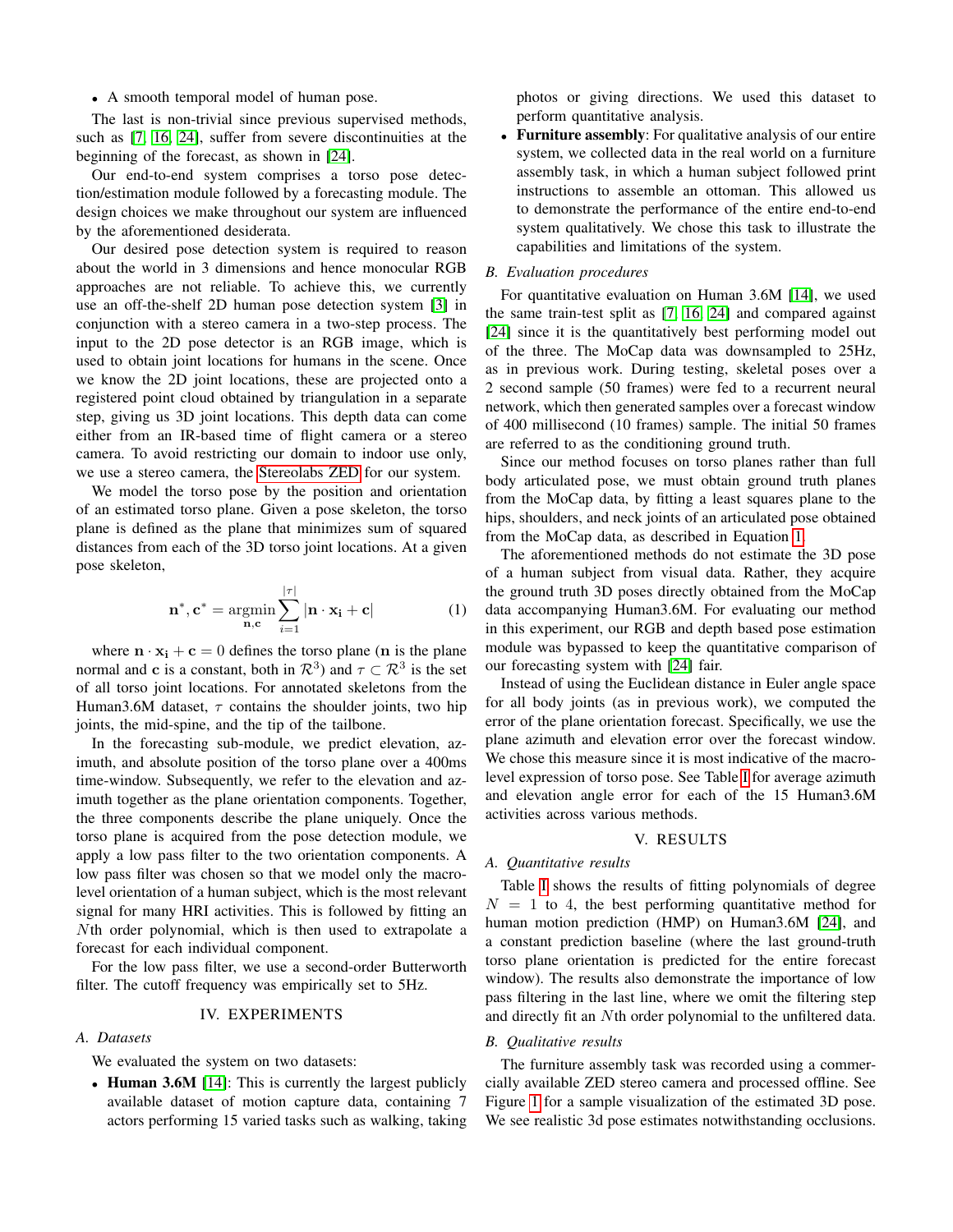TABLE I TORSO PLANE ORIENTATION FORECASTING (400MS) ERRORS ON H3.6M DATA (DEGREES)

<span id="page-3-0"></span>

| Action                                    | Plane Azimuth  |              |              |               |               |                | Plane Elevation |              |              |               |                |                 |
|-------------------------------------------|----------------|--------------|--------------|---------------|---------------|----------------|-----------------|--------------|--------------|---------------|----------------|-----------------|
|                                           | <b>HMP[24]</b> | Const        | $N=1$        | $N=2$         | $N=3$         | $N=4$          | <b>HMP[24]</b>  | Const        | $N=1$        | $N=2$         | $N=3$          | $N=4$           |
| Walking                                   | 2.15           | 4.44         | 2.94         | 1.87          | 2.35          | 3.16           | 3.52            | 1.91         | 2.18         | 2.45          | 3.36           | 6.67            |
| Eating                                    | 1.99           | 4.48         | 1.14         | 0.71          | 1.20          | 1.76           | 3.84            | 1.13         | 2.18         | 1.86          | 2.24           | 4.73            |
| Smoking                                   | 1.63           | 1.43         | 0.71         | 1.24          | 1.18          | 0.93           | 3.57            | 1.77         | 1.26         | 2.45          | 2.25           | 2.87            |
| Discussion                                | 13.89          | 3.13         | 1.06         | 1.83          | 3.17          | 3.21           | 3.93            | 1.42         | 1.11         | 2.27          | 1.45           | 9.80            |
| Directions                                | 30.40          | 2.66         | 2.02         | 1.82          | 2.61          | 6.30           | 6.01            | 2.12         | 1.88         | 2.61          | 5.36           | 8.41            |
| Greeting                                  | 27.11          | 3.75         | 2.70         | 2.69          | 3.49          | 5.97           | 5.39            | 3.35         | 3.47         | 4.90          | 2.98           | 8.14            |
| Phoning                                   | 3.69           | 7.44         | 4.05         | 7.30          | 10.09         | 21.06          | 4.06            | 1.63         | 1.84         | 1.92          | 3.50           | 5.45            |
| Posing                                    | 7.96           | 9.65         | 4.30         | 7.24          | 7.99          | 13.11          | 6.82            | 5.46         | 3.67         | 3.48          | 4.94           | 5.73            |
| Purchases                                 | 14.85          | 5.64         | 9.12         | 6.55          | 21.35         | 26.77          | 8.97            | 6.54         | 5.45         | 11.17         | 13.7           | 10.35           |
| Sitting                                   | 2.55           | 2.49         | 2.55         | 1.64          | 7.22          | 9.58           | 4.52            | 3.21         | 1.46         | 1.99          | 4.34           | 3.32            |
| Sitting Down                              | 4.30           | 5.36         | 7.11         | 7.02          | 5.03          | 10.41          | 4.80            | 3.85         | 2.23         | 2.40          | 1.90           | 4.52            |
| Taking Photo                              | 32.63          | 2.14         | 1.46         | 1.61          | 3.21          | 3.82           | 8.63            | 3.17         | 5.56         | 4.77          | 22.71          | 28.37           |
| Waiting                                   | 11.58          | 4.28         | 2.10         | 1.58          | 2.45          | 4.23           | 5.34            | 3.05         | 3.27         | 3.89          | 6.27           | 22.07           |
| Walking Dog                               | 4.75           | 4.89         | 2.39         | 2.73          | 4.42          | 6.71           | 7.64            | 4.75         | 3.64         | 4.45          | 7.33           | 8.6             |
| Walking Together                          | 1.31           | 3.88         | 1.46         | 1.23          | 1.24          | 3.4            | 4.53            | 1.77         | 2.04         | 2.72          | 4.40           | 8.52            |
| All (average)<br>All (average, no filter) | 10.72<br>10.72 | 4.38<br>4.38 | 3.01<br>3.33 | 3.14<br>10.54 | 5.13<br>96.34 | 8.02<br>657.73 | 5.44<br>5.44    | 3.01<br>3.01 | 2.74<br>3.26 | 3.55<br>16.35 | 5.78<br>187.08 | 9.17<br>1628.74 |

# *C. Analysis*

Some trends can be seen in Table [I.](#page-3-0) First, the plane azimuth is harder to predict than the elevation, given the higher error rates across all 15 actions and various methods. However, the best average error for both torso orientation components is under 5 degrees. This is small enough to not cause ambiguity in most real-world activities.

Second, the filtering step is essential. Without the filtering step, we not only see larger errors in the polynomial fitting but larger standard deviation among errors corresponding to various values of  $N$ . This suggests that the estimate is unstable. (See last two rows of Table [I\)](#page-3-0)

Third, the recurrent neural network model tends to make much larger errors than our simple 1st degree (linear) polynomial fit. The HMP errors also show higher variability across tasks than our method.

This suggests that such models are either over-fitting or that the error they are trained to minimize is unsuitable for the task. That is, recurrent neural network based methods try to minimize a quantitative loss without reasoning about the temporal smoothness of human motion. Thus, these methods can suffer from unrealistic discontinuities. This is reinforced by the observation that these errors are larger in highly stochastic tasks such as "Taking Photo" (both upright and kneeling poses) or "Directions" (high variance poses).

Fourth, our forecasting algorithm is inexpensive to compute while being faster and more accurate than previous work. The method described in [\[24\]](#page-4-10) (HMP) takes about 35 ms for one forward pass on a dedicated NVIDIA Titan X GPU. This translates to a maximum sampling rate of 28 Hz, assuming desktop-level hardware is available onboard. Our forecasting method takes approximately 0.715 ms on an Intel i7-6700HQ CPU (laptop processor). This makes our method about  $45\times$ faster on cheaper and more accessible hardware. However, note that HMP forecasts full body articulated 3D pose while we only model the torso plane.

From qualitative evaluation, it is clear that using a point cloud constructed from a stereo camera is vulnerable to errors by occlusion while projecting the 2D points onto 3D, even if the pose detector can circumnavigate occlusions. This is apparent when the nearly assembled ottoman occludes the person and 3D projection is inaccurate.

## VI. CONCLUSION

We propose a novel end-to-end torso pose estimation and forecasting system. In addition to torso pose orientation, we predictively model absolute torso position, which is ignored in previous work. We present quantitative results to evaluate the forecasting system and show that our simple filter and fit method outperforms complex recurrent neural network methods while being approximately  $45\times$  faster on the torso plane forecasting task.

### *A. Limitations & Future Work*

We imposed several constraints on this work, including a focus solely on the torso plane. We also only address the single human case, but this approach could easily be extended to multiple people in a top-down fashion.

In future work, we would like to extend this to a more full-fledged perception system and apply it to tasks like social navigation, that will require multi-person perception. We would also like to collect data from the perspective of a mobile robot for evaluation closer to likely real-world applications.

## ACKNOWLEDGMENTS

This work was funded by a grant (IIS-1734361) from the National Science Foundation.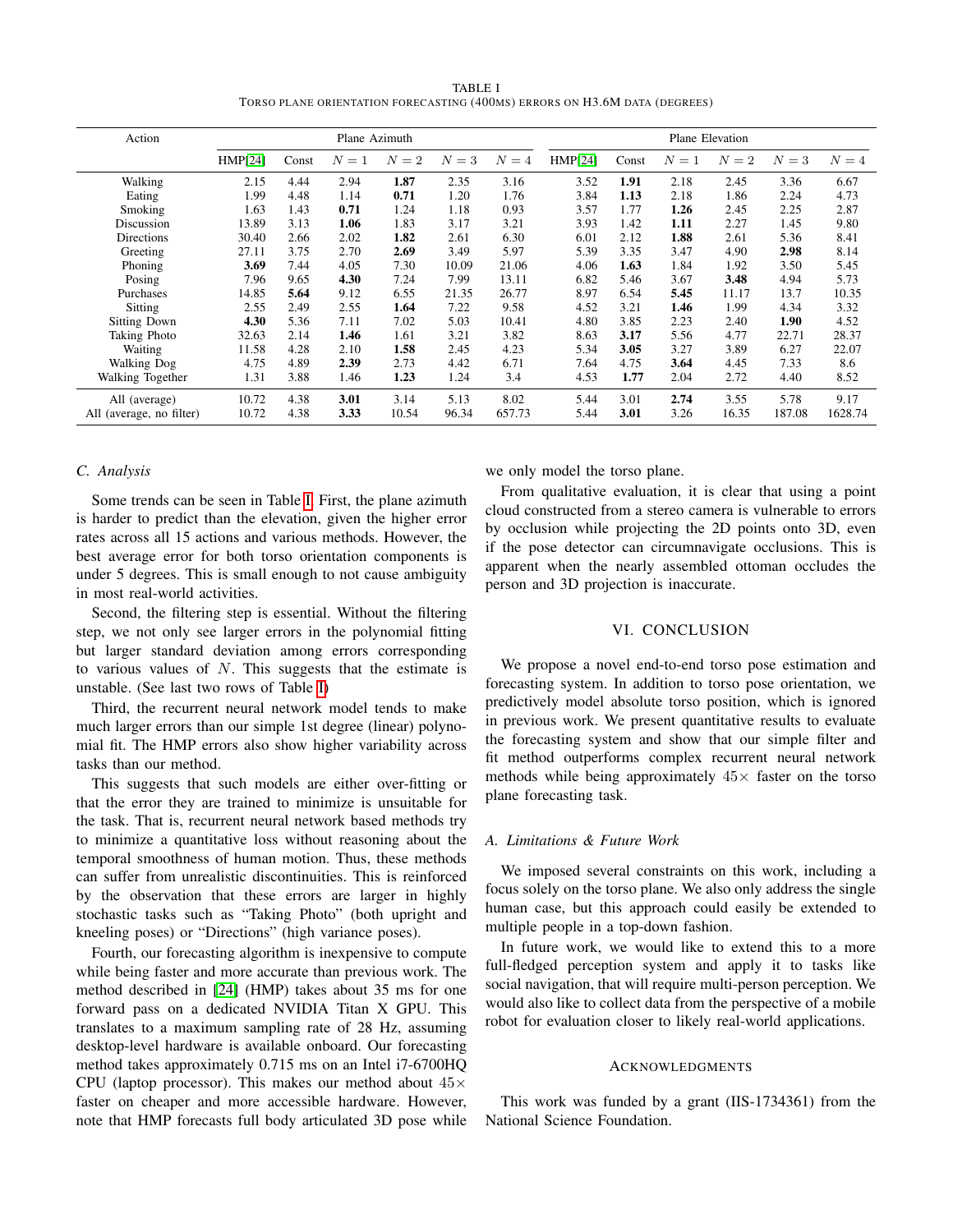## REFERENCES

- <span id="page-4-16"></span>[1] Henny Admoni and Siddhartha Srinivasa. Predicting user intent through eye gaze for shared autonomy. In *Proceedings of the AAAI Fall Symposium Series: Shared Autonomy in Research and Practice (AAAI Fall Symposium)*, pages 298–303, 2016.
- <span id="page-4-2"></span>[2] E. Avrunin and R. Simmons. Socially-appropriate approach paths using human data. In *The 23rd IEEE International Symposium on Robot and Human Interactive Communication*, pages 1037–1042, Aug 2014. doi: 10.1109/ROMAN.2014.6926389.
- <span id="page-4-3"></span>[3] Zhe Cao, Tomas Simon, Shih-En Wei, and Yaser Sheikh. Realtime multi-person 2d pose estimation using part affinity fields. In *CVPR*, 2017.
- <span id="page-4-1"></span>[4] I. Chatterjee and A. Steinfeld. Performance of a low-cost, human-inspired perception approach for dense moving crowd navigation. In *2016 25th IEEE International Symposium on Robot and Human Interactive Communication (RO-MAN)*, pages 578–585, Aug 2016. doi: 10.1109/ROMAN.2016.7745176.
- <span id="page-4-20"></span>[5] Hao-Shu Fang, Shuqin Xie, Yu-Wing Tai, and Cewu Lu. RMPE: Regional multi-person pose estimation. In *ICCV*, 2017.
- <span id="page-4-8"></span>[6] Hao-Shu Fang, Yuanlu Xu, Wenguan Wang, Xiaobai Liu, and Song-Chun Zhu. Learning pose grammar to encode human body configuration for 3d pose estimation. 2018.
- <span id="page-4-7"></span>[7] Katerina Fragkiadaki, Sergey Levine, Panna Felsen, and Jitendra Malik. Recurrent network models for human dynamics. In *Computer Vision (ICCV), 2015 IEEE International Conference on*, pages 4346–4354. IEEE, 2015.
- <span id="page-4-4"></span>[8] Hidalgo, Gines. Openpose performance benchmark, 2017. [https://docs.google.com/spreadsheets/d/](https://docs.google.com/spreadsheets/d/1-DynFGvoScvfWDA1P4jDInCkbD4lg0IKOYbXgEq0sK0/edit#gid=0) [1-DynFGvoScvfWDA1P4jDInCkbD4lg0IKOYbXgEq0sK](https://docs.google.com/spreadsheets/d/1-DynFGvoScvfWDA1P4jDInCkbD4lg0IKOYbXgEq0sK0/edit#gid=0)0/ [edit#gid=0,](https://docs.google.com/spreadsheets/d/1-DynFGvoScvfWDA1P4jDInCkbD4lg0IKOYbXgEq0sK0/edit#gid=0) Accessed: 05-16-2018.
- <span id="page-4-23"></span>[9] Daniel Holden, Jun Saito, Taku Komura, and Thomas Joyce. Learning motion manifolds with convolutional autoencoders. In *SIGGRAPH Asia 2015 Technical Briefs*, page 18. ACM, 2015.
- <span id="page-4-24"></span>[10] Daniel Holden, Jun Saito, and Taku Komura. A deep learning framework for character motion synthesis and editing. *ACM Transactions on Graphics (TOG)*, 35(4): 138, 2016.
- <span id="page-4-25"></span>[11] Daniel Holden, Taku Komura, and Jun Saito. Phasefunctioned neural networks for character control. *ACM Transactions on Graphics (TOG)*, 36(4):42, 2017.
- <span id="page-4-15"></span>[12] Ninghang Hu, Aaron Bestick, Gwenn Englebienne, Ruzena Bajscy, and Ben Kröse. Human intent forecasting using intrinsic kinematic constraints. In *Intelligent Robots and Systems (IROS), 2016 IEEE/RSJ International Conference on*, pages 787–793. IEEE, 2016.
- <span id="page-4-17"></span>[13] Chien-Ming Huang and Bilge Mutlu. Anticipatory robot control for efficient human-robot collaboration. In *The Eleventh ACM/IEEE International Conference on Human Robot Interaction*, pages 83–90. IEEE Press, 2016.
- <span id="page-4-12"></span>[14] Catalin Ionescu, Dragos Papava, Vlad Olaru, and Cristian Sminchisescu. Human3.6m: Large scale datasets and predictive methods for 3d human sensing in natural environments. *IEEE Transactions on Pattern Analysis and Machine Intelligence*, 36(7):1325–1339, jul 2014.
- <span id="page-4-11"></span>[15] Ehsan Jahangiri and Alan L Yuille. Generating multiple diverse hypotheses for human 3d pose consistent with 2d joint detections. *arXiv preprint arXiv:1702.02258*, 2017.
- <span id="page-4-9"></span>[16] Ashesh Jain, Amir R Zamir, Silvio Savarese, and Ashutosh Saxena. Structural-rnn: Deep learning on spatio-temporal graphs. In *Proceedings of the IEEE Conference on Computer Vision and Pattern Recognition*, pages 5308–5317, 2016.
- <span id="page-4-0"></span>[17] Rachel Kirby, Reid Simmons, and Jodi Forlizzi. Companion: A constraint optimizing method for personacceptable navigation. In *IEEE International Symposium on Robot and Human Interactive Communication (RO-MAN)*, pages 607–612, September 2009.
- <span id="page-4-18"></span>[18] Kris M Kitani, Brian D Ziebart, James Andrew Bagnell, and Martial Hebert. Activity forecasting. In *European Conference on Computer Vision*, pages 201–214. Springer, 2012.
- <span id="page-4-14"></span>[19] Hema S Koppula and Ashutosh Saxena. Anticipating human activities using object affordances for reactive robotic response. *IEEE transactions on pattern analysis and machine intelligence*, 38(1):14–29, 2016.
- <span id="page-4-19"></span>[20] Markus Kuderer, Henrik Kretzschmar, Christoph Sprunk, and Wolfram Burgard. Feature-based prediction of trajectories for socially compliant navigation. In *Robotics: science and systems*. Citeseer, 2012.
- <span id="page-4-6"></span>[21] Jangwon Lee and Michael S Ryoo. Learning robot activities from first-person human videos using convolutional future regression. *Image*, 500:500, 2017.
- <span id="page-4-13"></span>[22] Zhao Liu, Jianke Zhu, Jiajun Bu, and Chun Chen. A survey of human pose estimation: the body parts parsing based methods. *Journal of Visual Communication and Image Representation*, 32:10–19, 2015.
- <span id="page-4-5"></span>[23] Jim Mainprice, Rafi Hayne, and Dmitry Berenson. Predicting human reaching motion in collaborative tasks using inverse optimal control and iterative re-planning. In *Robotics and Automation (ICRA), 2015 IEEE International Conference on*, pages 885–892. IEEE, 2015.
- <span id="page-4-10"></span>[24] Julieta Martinez, Michael J Black, and Javier Romero. On human motion prediction using recurrent neural networks. In *2017 IEEE Conference on Computer Vision and Pattern Recognition (CVPR)*, pages 4674– 4683. IEEE, 2017.
- <span id="page-4-22"></span>[25] Julieta Martinez, Rayat Hossain, Javier Romero, and James J Little. A simple yet effective baseline for 3d human pose estimation. In *IEEE International Conference on Computer Vision*, volume 206, page 3, 2017.
- <span id="page-4-21"></span>[26] Dushyant Mehta, Helge Rhodin, Dan Casas, Pascal Fua, Oleksandr Sotnychenko, Weipeng Xu, and Christian Theobalt. Monocular 3d human pose estimation in the wild using improved cnn supervision. In *3D Vision (3DV), 2017 Fifth International Conference on*, 2017.